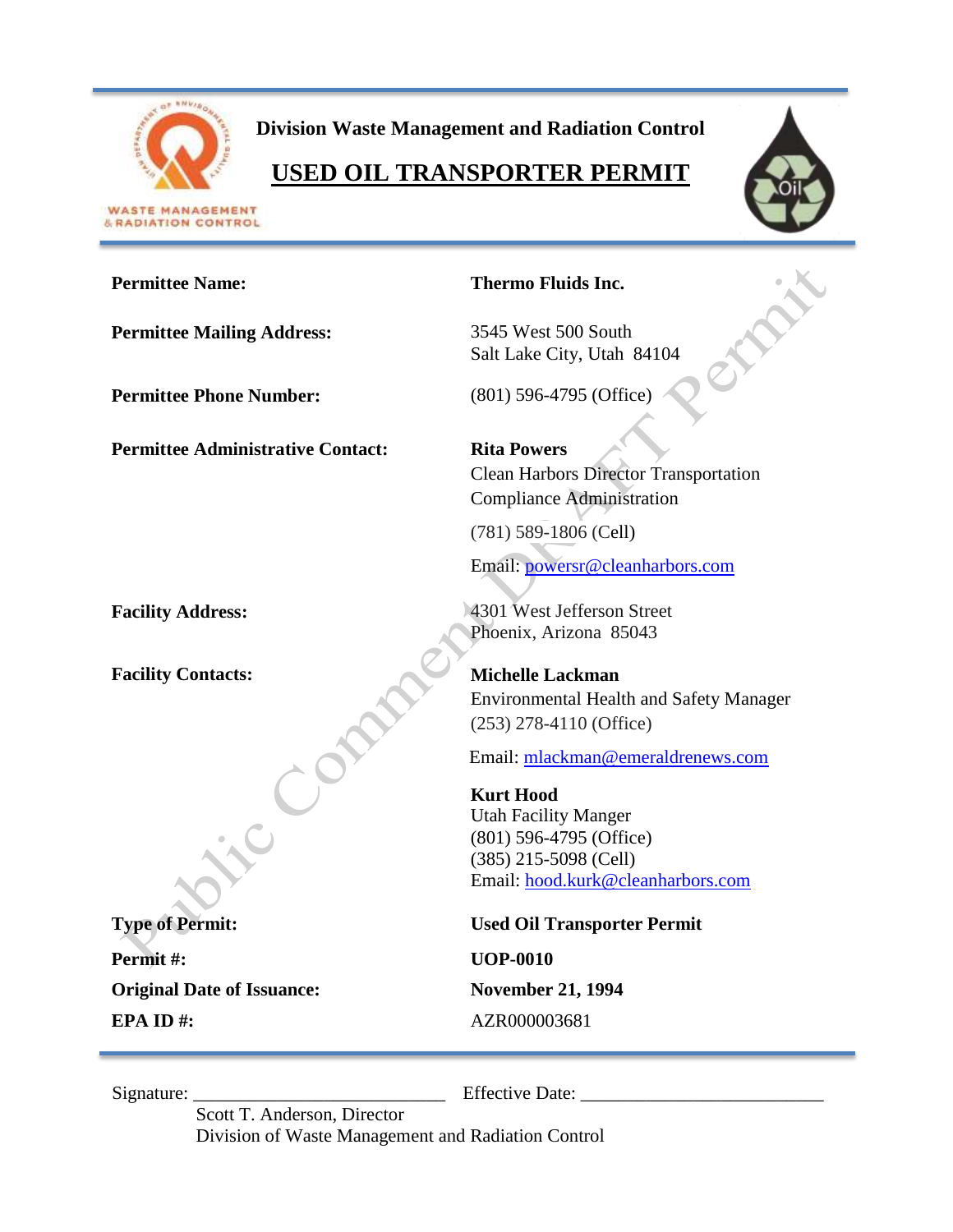#### **I.A. Effect of Permit**

- I.A.1. Thermo Fluids Inc. (hereafter referred to as "Permittee") is hereby authorized to operate as a used oil transporter in accordance with all applicable requirements of R315-15 of the Utah Administrative Code and of the Used Oil Management Act (the Act) 19-6-701 et. seq., Utah Code Annotated and this Permit.
- I.A.2. This Permit shall be effective for a term not to exceed ten years in accordance with the requirements of R315-15-15 of the Utah Administrative Code. This Permit shall be reviewed by the Director five years after the date of issuance or when the Director determines that the Permit requires review.
- I.A.3. Attachments incorporated by reference are enforceable conditions of this Permit, as are documents incorporated by reference into the attachments. Language in Conditions I and II supersedes any conflicting language in the attachments or documents incorporated into the attachments.

#### **I.B. Permit Revocation**

I.B.1. Violation of any permit condition or failure to comply with any provision of the applicable statutes and rules shall be grounds for enforcement actions, including revocation of this Permit. The Director shall notify the Permittee in writing of his intent to revoke this Permit.

#### **I.C. Permit Modification**

- I.C.1. The Permittee may request modifications to any item or activity covered by this Permit by submitting a written permit modification request to the Director. If the Director determines the modification request is substantive, a public hearing, a 15-day public comment period or both may be required before the modification request may be determined. Implementing a substantive modification prior to the Director's written approval constitutes a violation of the Permit and may be grounds for enforcement action or permit revocation.
- I.C.2. The Permittee shall notify the Director in writing of any non-substantive changes, such as changes to the contact person, within 20 days of the change.
- I.C.3. The Director may modify this Permit as necessary to protect human health and the environment, because of statutory or regulatory changes or because of operational changes affecting this Permit.

### **I.D. Spill Prevention**

I.D.1. The Permittee shall maintain and operate all used oil transportation vehicles and associated equipment to minimize the possibility of fire, explosion or sudden or nonsudden release of used oil to the air, ground, soil, surface and groundwater and sewer systems.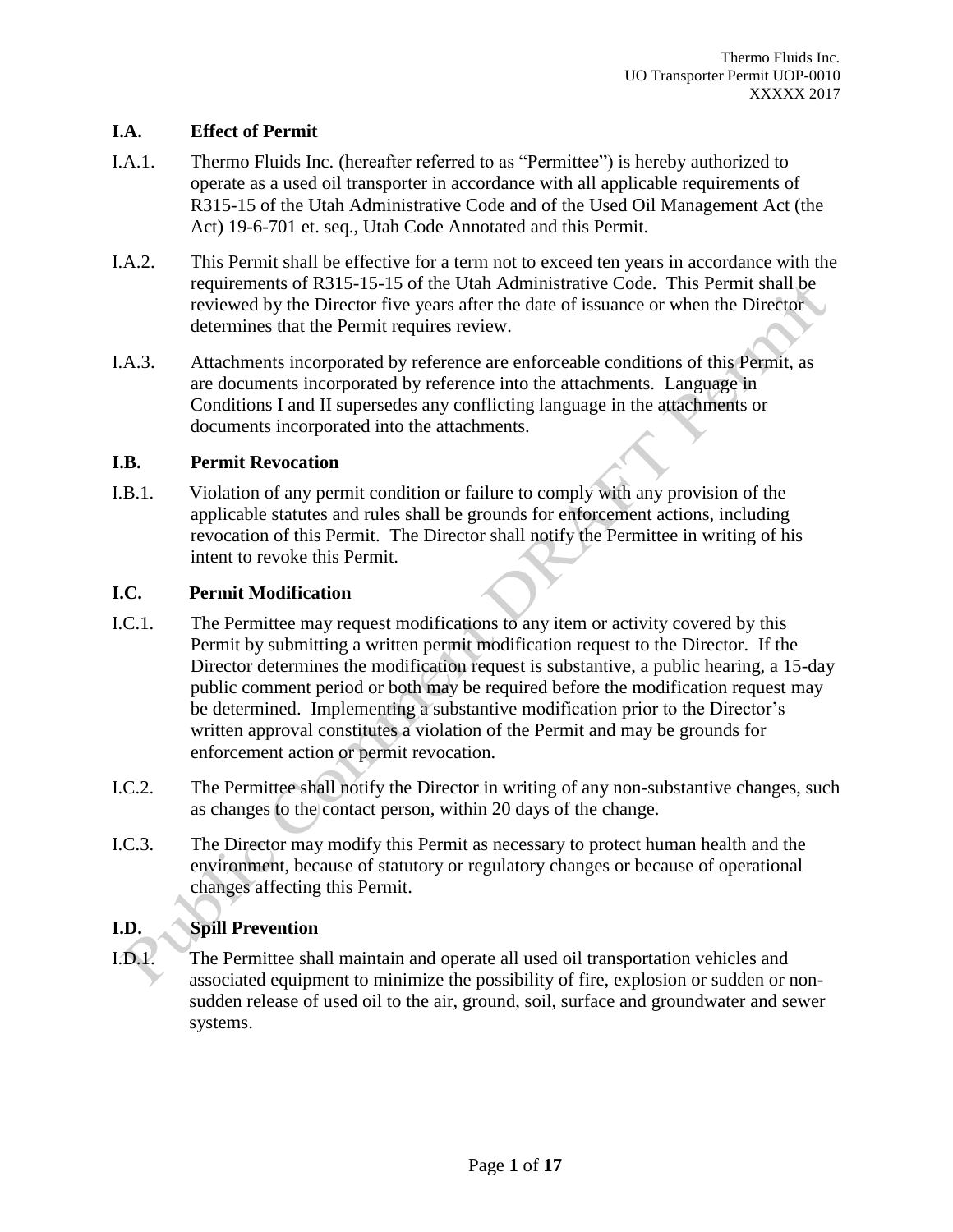#### **I.E. Record Retention**

- I.E.1. The Permittee shall maintain all applicable used oil records required by R315-15 of the Utah Administrative Code and this Permit at the Permittee's facility located at 3545 West 500 South, Salt Lake City, Utah.
- I.E.2. All records shall be readily accessible for inspection by representatives of the Director. Records may be in a hard copy or electronic format. Records shall be maintained for a minimum of three years.

#### **I.F. Tracking**

- I.F.1. The Permittee shall keep written transportation records for both the collection and delivery of used oil. Collection and delivery records may be a log, invoice, manifest, bill of lading or other shipping document.
- I.F.2. For collections, the records shall include the Permittee's name, address, EPA identification number, driver name, date of collection, the volume of used oil collected and the type of collection (i.e., bulk oil in tankers or containerized, specifying container types and numbers). Additionally, the used oil records shall include the generator's, transporter's, transfer facility's, off-specification burner's, or processor's name and signature who provided the used oil for shipment (dated upon receipt), address and EPA identification number.
- I.F.3. The Permittee shall determine the halogen content of the used oil, in accordance with the requirements of R315-15-4.5(b)(1-2) of the Utah Administrative Code prior to accepting the used oil for transport. The halogen content and the determination method shall be recorded on the used oil shipping record (e.g. bill of lading or manifest) by the driver prior to transportation as specified in Attachment 5.
- I.F.4. The Permittee shall record the PCB concentration based on analytical results of used transformer oil prior to collection/transport in accordance with Condition II.F.
- I.F.5. The delivery records shall include the Permittee's name, address, EPA identification number, driver name, date of delivery, the volume of used oil delivered and the type of delivery (i.e., bulk oil in tankers or containerized, specifying container types and numbers). Additionally, the used oil records shall include the receiving transfer facilities', off-specification burner's, processor's or other transporter's name and signature (dated upon receipt), address and EPA identification number.
- I.F.6. The Permittee shall create a new delivery record for internal transfers between the Permittee's transportation vehicles.

#### **I.G. Sampling and Analyses**

I.G.1. The Permittee shall follow all sampling and analytical procedures in Condition II.D through II.F when conducting used oil sampling and analytical testing to meet the requirements of R315-15 of the Utah Administrative Code and this Permit.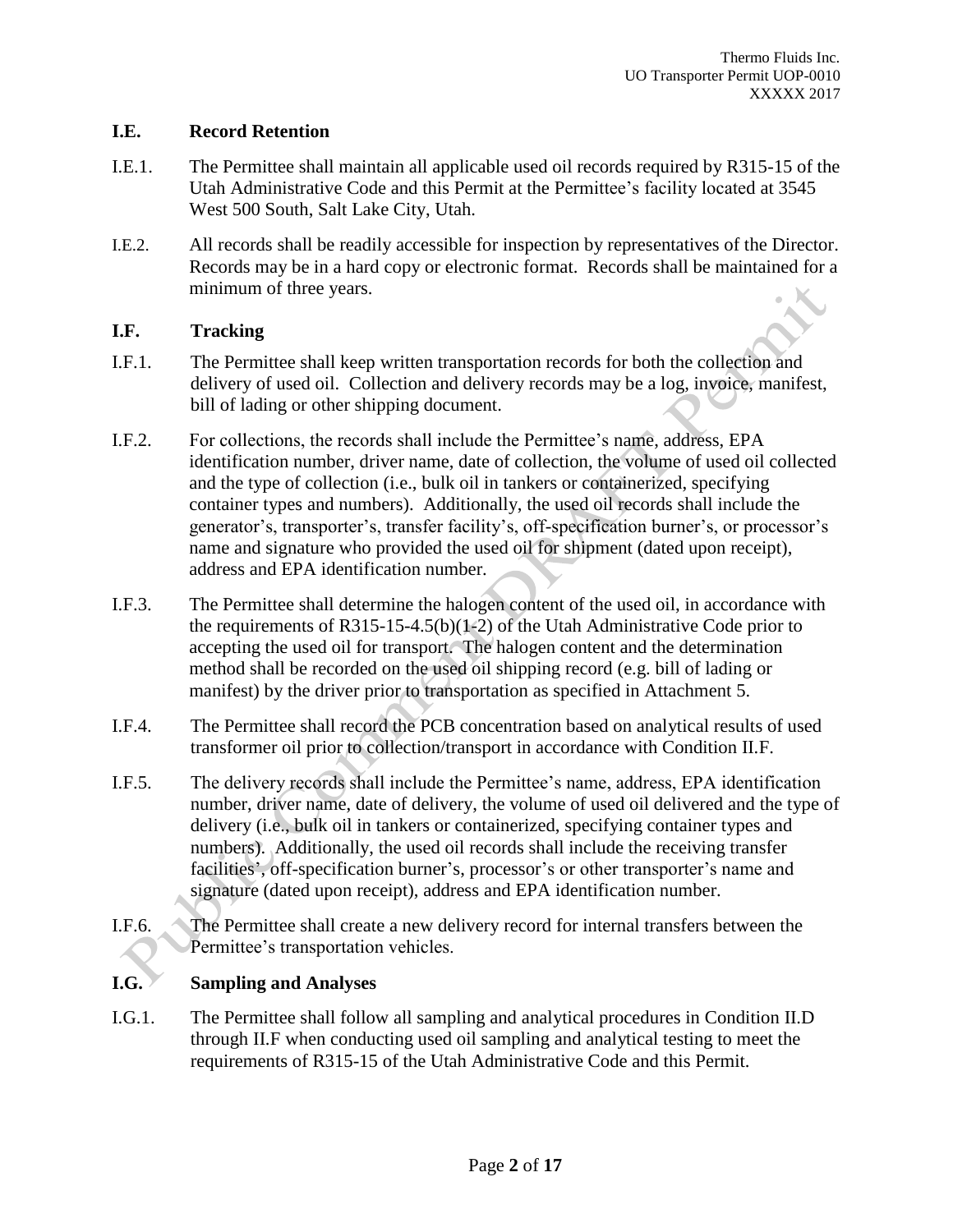#### **I.H. Waste Management**

- I.H.1. Used oil that has been mixed with hazardous waste as defined by R315-261 of the Utah Administrative Code (unless exempt from hazardous waste regulations under R315-15-1.1b) or PCBs as defined by R315-301-2(53) of the Utah Administrative Code shall no longer be managed as used oil and shall be subject to applicable hazardous waste and PCB-contaminated waste rules.
- I.H.2. Used oil shall not be stored in tanks, containers or storage units that previously stored hazardous waste unless these tanks, containers and storage units have been cleaned in accordance with R315-2-7 of the Utah Administrative Code.
- I.H.3. The Permittee shall not place, manage, discard or otherwise dispose of used oil in any manner other than specified in R315-15-1.3 of the Utah Administrative Code.

#### **I.I. Waste Disposal**

- I.I.1. The Permittee shall document and maintain records showing proper characterization, handling and disposal for used oil related wastes, including oily wastewater.
- I.I.2. The Permittee shall properly characterize used oil related wastes to determine if the wastes are hazardous or non-hazardous in accordance with R315-15-8 of the Utah Administrative Code. All wastes generated during used oil operations shall be handled in accordance with this Permit and R315-15 of the Utah Administrative Code. The wastes shall be taken to an appropriate facility permitted to handle the type of waste generated.

#### **I.J**. **Used Oil Storage**

- I.J.1. The Permittee shall not store used oil longer than 24 hours without first obtaining a transfer facility or processor permit for that storage location. This includes storing used oil in vehicles at loading and unloading docks and parking areas.
- I.J.2. The Permittee shall notify the Director if the 24-hour storage is exceeded due to mechanical failure of the Permittee's transportation vehicle prior to exceeding the 24 hour storage requirement.

#### **I.K. Liability and Financial Requirements**

- I.K.1. The Permittee shall procure and maintain general liability and sudden used oil thirdparty environmental pollution liability coverage for the Permittee's operations as required by R315-15-10 of the Utah Administrative Code.
- I.K.2. The Permittee shall provide documentation of financial responsibility, environmental pollution legal liability and general liability coverage annually to the Director for review and approval by March 1 of each reporting year or upon request by the Director.
- I.K.3. The Permittee shall notify the Director immediately of any changes to the extent and type of liability coverage in accordance with R315-15-10 of the Utah Administrative Code.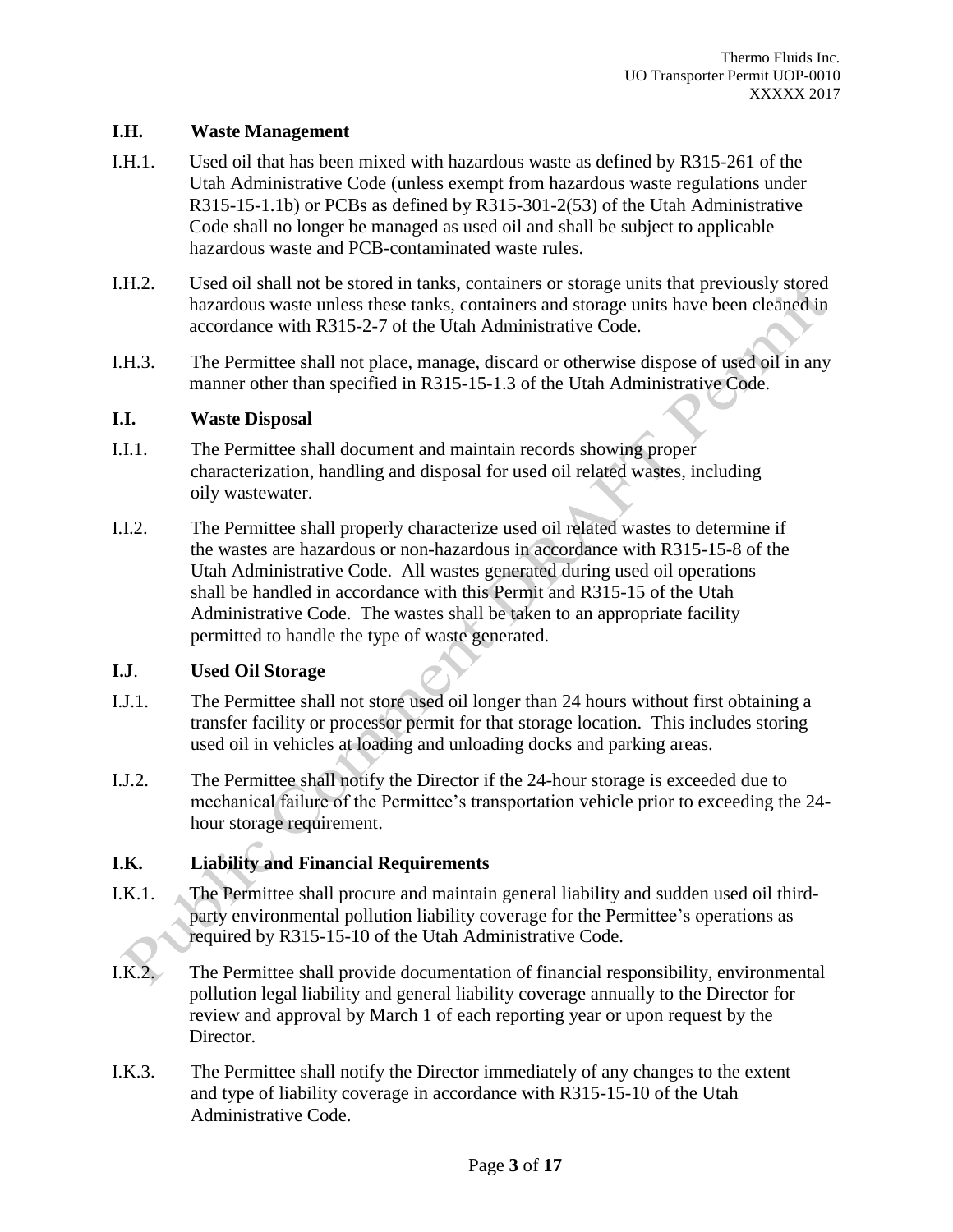#### **I.L. Used Oil Handler Certificate**

I.L.1. In accordance with R315-15-4.1 of the Utah Administrative Code, the Permittee shall not operate as a used oil transporter without obtaining annually a Used Oil Handler Certificate from the Director. The Permittee shall pay the used oil handler fee, pursuant to Utah Code 63J-1-504, by December 31 of each calendar year to receive certification for the upcoming calendar year.

#### **I.M. Inspection and Inspection Access**

- I.M.1. Any duly authorized employee of the Director may, at any reasonable time and upon presentation of credentials, have access to and the right to copy any records relating to used oil and to inspect, audit or sample. The employee may also make record of the inspection by photographic, electronic, audio, video or any other reasonable means to determine compliance.
- I.M.2. In addition, the authorized employees may collect soil, groundwater or surface water samples to evaluate the facility's compliance.
- I.M.3. Failure to allow reasonable access to the property by an authorized employee may constitute "denial of access" and may be grounds for enforcement action or permit revocation.

#### **I.N. Annual Report**

I.N.1. As required by R315-15-13.4 of the Utah Administrative Code, the Permittee shall prepare and submit an annual report of its used oil activities for the calendar year to the Director by March 1 of the year following the reported activity (Form UO 004 (Annual Report for Used Oil Transporter). The annual report shall also include all financial assurance documentation required by Form UO 004.

#### I.O. **Other Laws**

I.O.1. Nothing in this Permit shall be construed to relieve the Permittee of his obligation to comply with any Federal, State or local law.

#### **I.P. Enforceability**

I.P.1. Violations documented through the enforcement process pursuant to Utah Code Annotated 19-6-112 may result in penalties in accordance with R315-102 of the Utah Administrative Code.

#### **I.Q**. **Effective Date**

I.Q.1. The permit is effective on the date of signature by the Director.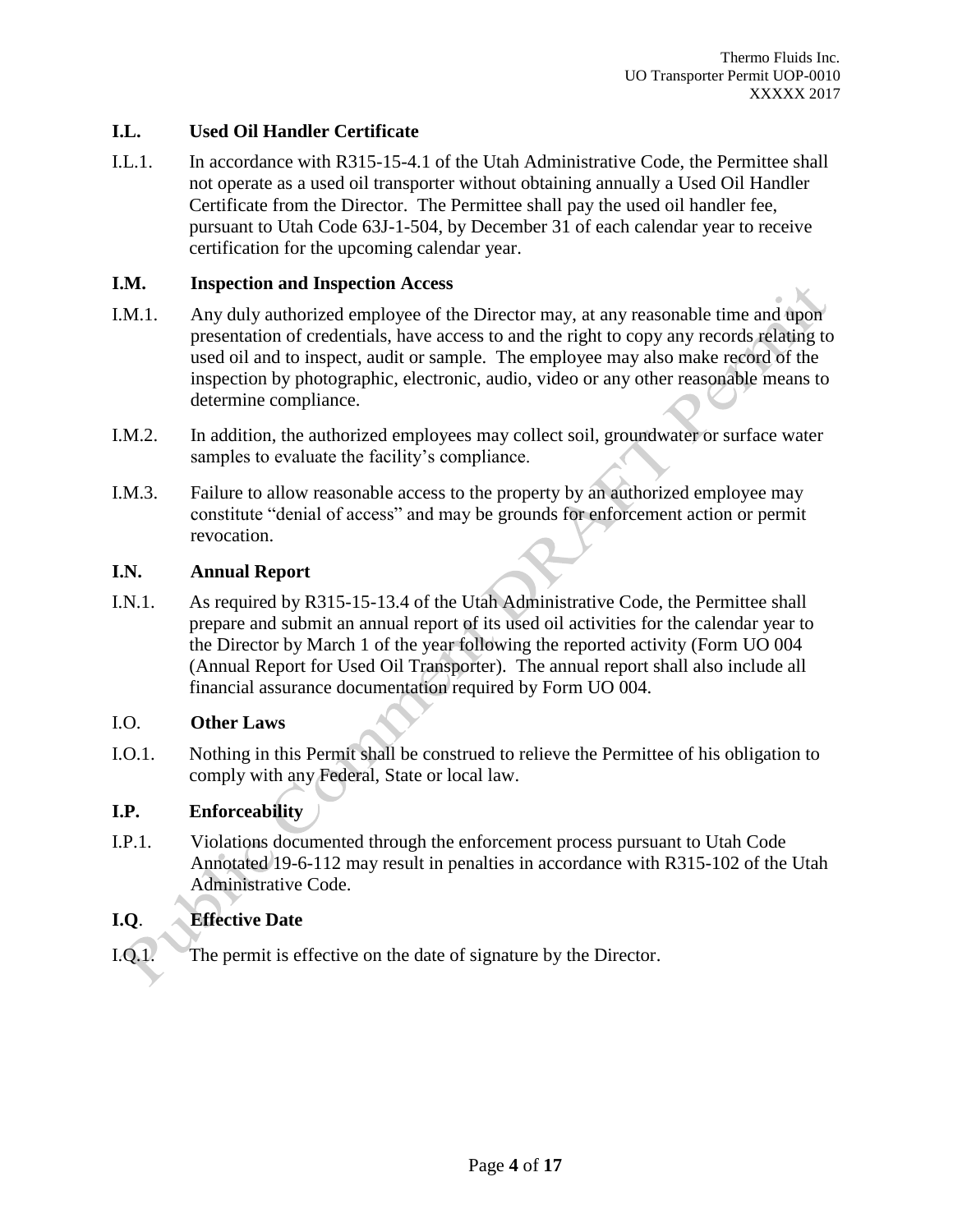#### **II.A. Transportation Operations**

- II.A.1. The Permittee is authorized to transport used oil and deliver the used oil to another permitted transporter, transfer facility, processor and re-refiners or used oil burners in accordance with R315-15-4.4 of the Utah Administrative Code.
- II.A.2. Used oil recovered from oily water shall be managed as used oil in accordance with R315-15 of the Utah Administrative Code and this Permit.
- II.A.3. The Permittee shall only accept used oil or oily water, subject to R315-15 of the Utah Administrative Code that has halogen concentrations less than 1,000 ppm unless rebutted in accordance with Condition II.G.
- II.A.4. The Permittee shall comply with TSCA regulations when transporting used oil with PCB concentrations greater than or equal to 50 mg/kg.

#### **II.B. Transport Vehicle Requirements**

II.B.1. The Permittee shall only transport used oil in the types of vehicles listed in Table II.B.

| <b>Type of Vehicle</b> | <b>Used Oil Capacity (gallons)</b> |  |
|------------------------|------------------------------------|--|
| <b>Pup Trailers</b>    | 6,500                              |  |
| Vacuum Truck           | 3,000                              |  |
| Box Van                | 600                                |  |
| Tanker Truck           | 5,000                              |  |

#### **Table II.B: Vehicle Description**

- II.B.2. All Permittee's used oil bulk transport vehicles shall have the words "USED OIL" on both sides of the transport vehicle in a contrasting color that is distinguishable from the background color and at least three inches tall. These designations shall be in place at all times the transport vehicle is transporting or storing used oil.
- II.B.3. All Permittee's vehicles which transport used oil shall have a copy of the Permittee's Emergency Controls - Spill Plan (Attachment 4) maintained in the vehicle at all times.
- II.B.4. The Permittee shall maintain Emergency Spill Cleanup materials in all vehicles used to transport used oil as specified in Attachment 4 of this Permit.

#### **II.C. Used Oil Loading and Unloading Requirements**

- II.C.1. The Permittee shall secure the vehicle by positioning wheel chocks and applying the emergency brakes before loading or unloading used oil.
- II.C.2. The Permittee shall inspect all used oil collection equipment, if applicable, (e.g., vehicles and associated pumping equipment) for any damage prior to use.
- II.C.3. The Permittee shall place buckets, containers or absorbent pads under piping connections to collect drips of used oil during loading and unloading operations.
- II.C.4. The Permittee shall ensure the amount of used oil to be loaded into the transport vehicle will not exceed the carrying capacity. The Permittee shall utilize a calibrated gauging instrument to measure used oil volume in each collection vehicle (tankers).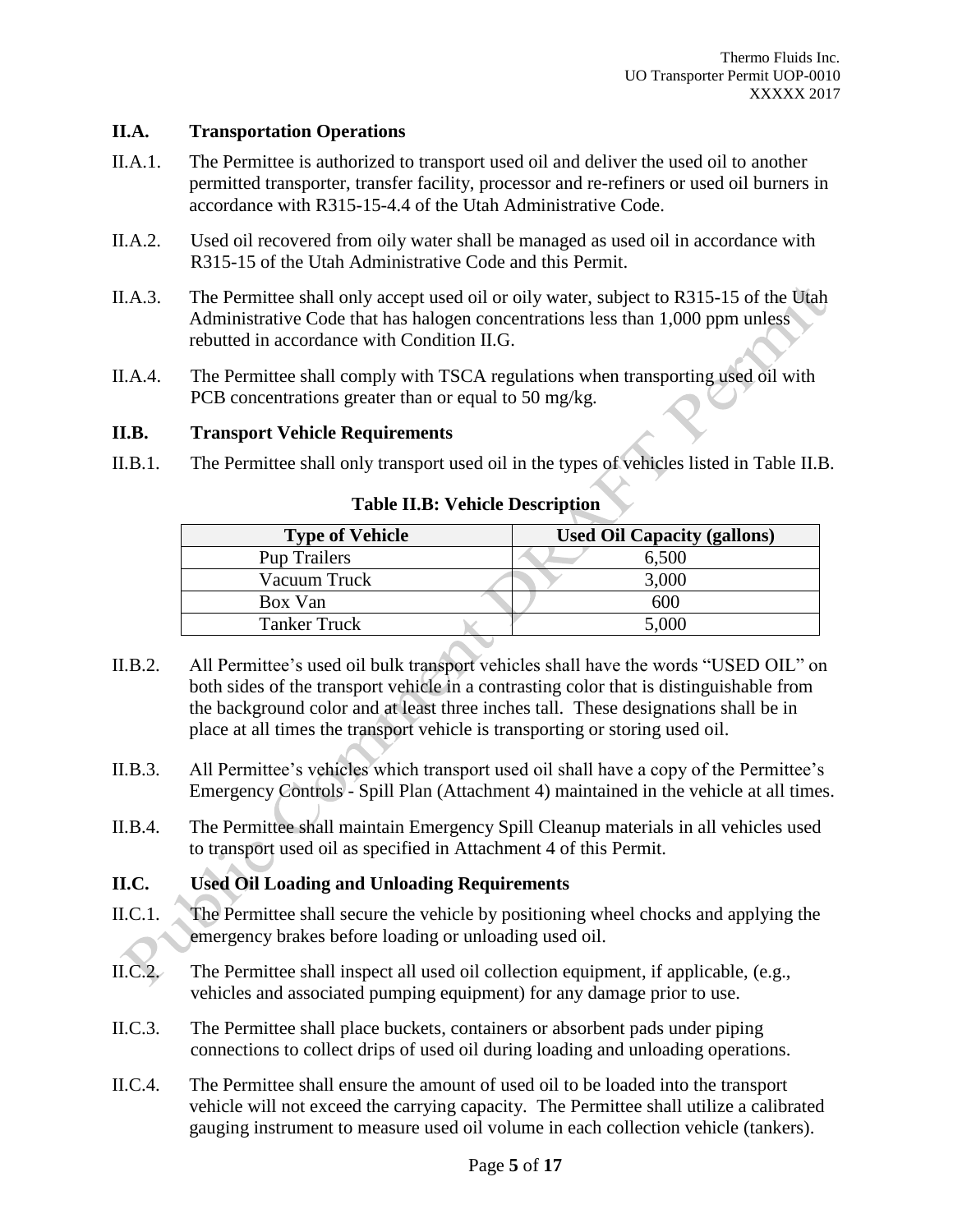- II.C.5. The Permittee is allowed to transfer to rail cars in accordance with the rail car loading procedure in Attachment 1 (Rail Car Loading Procedures).
- II.C.5.a. During loading and unloading operations, two trained operators shall remain at the transfer location and maintain control of the operations throughout the entire used oil transfer. The presence of a single operator is allowed when a secure dome lid connector is used to attach the upper hose to the rail car.

#### **II.D. Used Oil Sample Collection**

- II.D.1. The Permittee shall ensure a representative sample is collected from tanks, totes, drums or other containers, if required, using sampling method in accordance with the procedures in Attachment 2 (Sampling Collection Procedures). Sampling personnel shall be trained on appropriate sampling methods for each type of container and matrix.
- II.D.2. Drums or containers of used oil from different sources or processes shall be sampled individually at each generator's facility.
- II.D.3. Composite sampling is only allowed for a maximum of 500 gallons from containers of used oil that are generated from the same source or process at each generator's facility.

#### **II.E. Halogen Verification Methods**

- II.E.1. Halogen Field Screening Methods
- II.E.1.a. The Permittee shall screen the generator's used oil to verify halogen concentration, when applicable (e.g. the Permittee cannot verify halogen content by "Generator Knowledge" or have analytical laboratory data prior to collection), prior to acceptance or delivery of used oil or oily waste water subject to R315-15 of the Utah Administrative Code. The Permittee shall screen for halogens in the field in accordance with the following requirements:
- II.E.1.a.i. Used oil that contains less than 20% water shall be screened for halogens with a  $\text{CLOR-D-TECT}^{\textcircled{\tiny{\textregistered}}}$  halogen test kit (EPA Method 9077).
- II.E.1.a.ii. Used oil that contains between 20% and 70% water shall be screened for halogens with a HYDROCLOR- $Q^{\circledast}$  test kit. The resulting halogen concentration must be corrected using the following conversion formula to calculate true halogen concentration.

*True Halogen Concentration = Reading Syringe + [(10 + ml oil in sample)/10]*

**Example**: sample contains 6 ml water and 4 ml oil (60% water) and the syringe reading is 2,000 ppm, then the true concentration is:

*2,000 ppm [(10 + 4)/10] = 2,800 ppm*

II.E.1.a.iii. Used oil that contains greater than 70% water shall be screened for halogens with a HYDROCLOR- $Q^{\circledast}$  test kit. Correction of the halogen screening results is not required.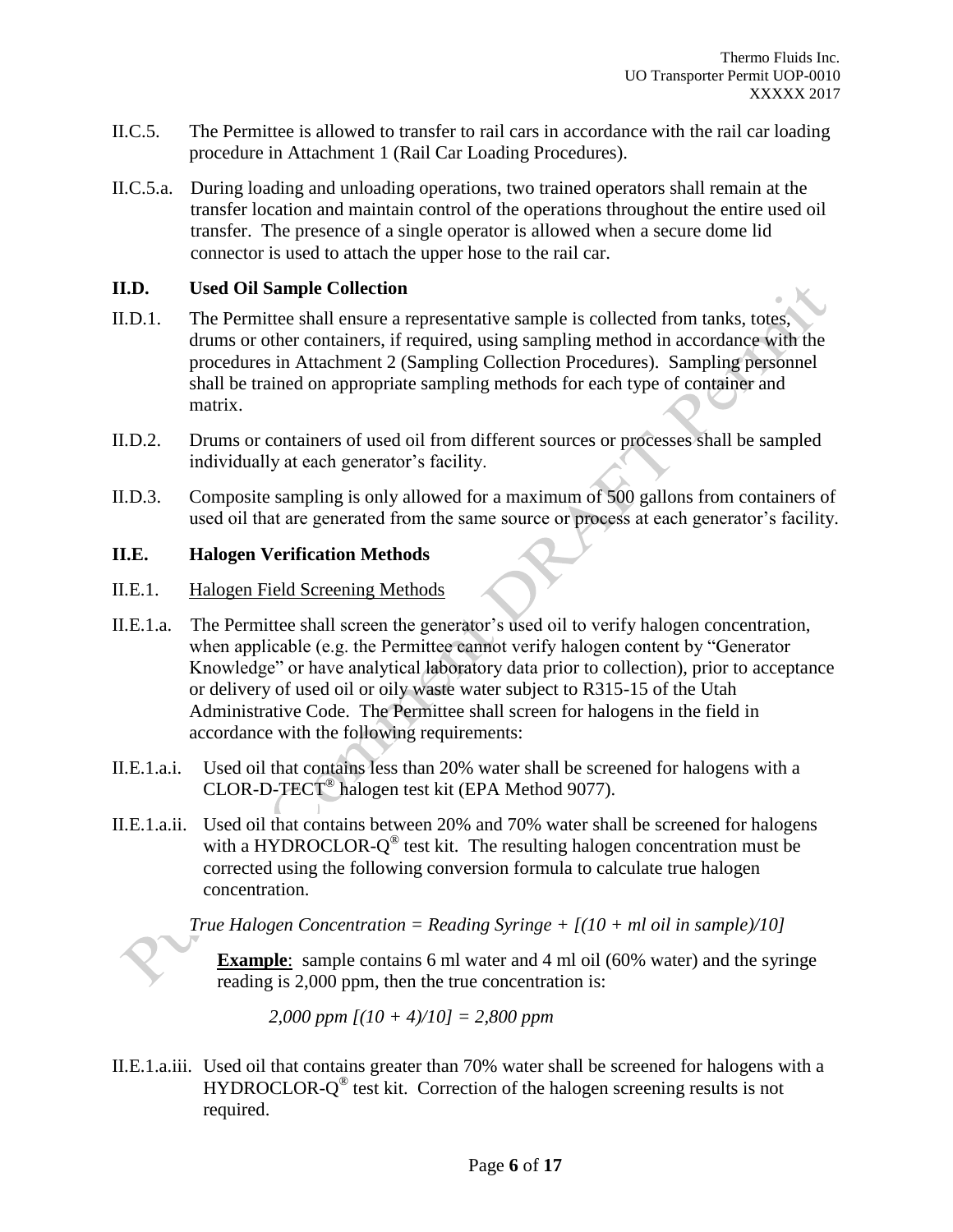- II.E.1.b. The requirement for a quality control sample (duplicate) may be satisfied by testing prior to off-loading from permitted vehicles in accordance with the CLOR-D-TECT® kits (EPA Method 9077) and is not required for each load collected at individual generators.
- II.E.1.c. The Permittee shall document on acceptance records or bill of lading the screening results, in accordance with Attachment 5.
- II.E.2. Halogen Laboratory Analytical Methods
- II.E.2.a. The Permittee shall submit a representative used oil sample to a Utah-certified laboratory to analyze for total halogen concentrations using Method 9076 or other equivalent method approved by the Director.
- II.E.2.b. The Permittee shall attach a copy of the analytical results to the transportation document such as a bill of lading or manifest.
- II.E.3. Halogen Generator Knowledge Method
- II.E.3.a. The Permittee shall have information on file, (e.g., analytical testing, industry process knowledge) which is sufficient, as determined by the Director, to support the use of generator knowledge.
- II.E.3.b. The Permittee may not use a safety data sheets (SDS) as the sole source in making a halogen concentration determination.
- II.E.3.c. The Permittee shall document on the acceptance shipping record that the halogen content is determined by generator knowledge in accordance with procedures in Attachment 5.
- II.E.3.d. Used oil with halogen concentrations between 1,000 ppm and 4,000 ppm may be accepted for transport, if the Permittee rebuts the hazardous waste presumption (Condition II.G.), has documentation (analytical data) from a prior used oil handler that the used oil is not a hazardous waste or has documentation that used oil is solely from a Do-It-Yourselfer or a Very Small Quantity Generator. The Permittee shall attach any analytical results used to rebut the hazardous waste presumption to the shipping documents.
- II.E.3.e. Used oil determined to be on-specification by a Utah-registered marketer can be collected and transported without further testing. Bills of lading, manifests or other used oil transportation records shall include copies of the analytical results for reference.

### **II.F. PCB Contaminated Used Oil**

II.F.1. The Permittee shall not accept for transport used oil with PCB concentrations greater than or equal to 50 mg/kg. Used oils containing PCB concentrations greater than or equal to 50 mg/kg are subject to TSCA regulations 40 CFR 761. Used oils containing PCB concentrations greater than or equal to 2 mg/kg but less than 50 mg/kg are subject to both R315-15 of the Utah Administrative Code and 40 CFR 761.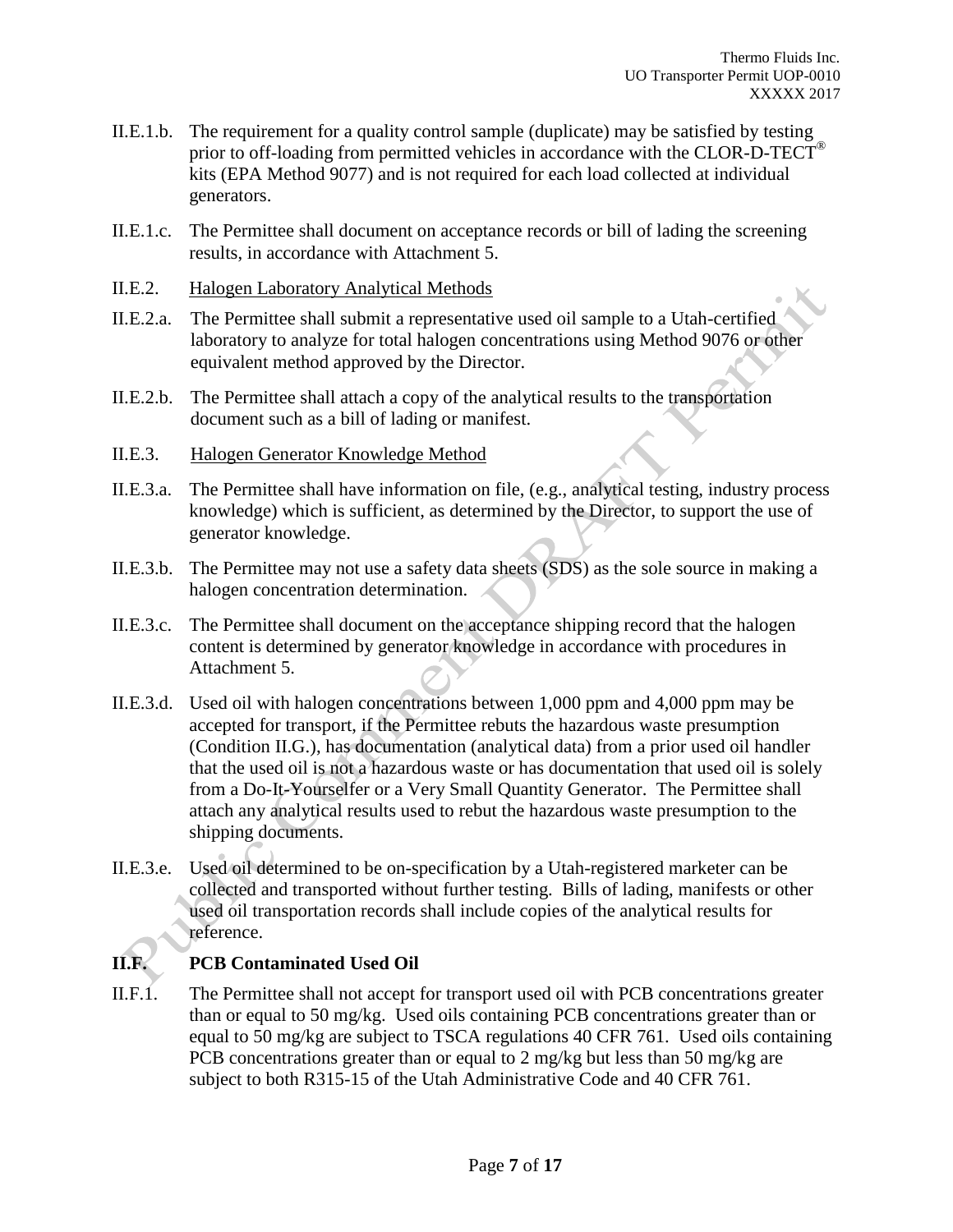X

- II.F.2. The Permittee shall obtain analytical results of dielectric oil used in transformers and other high voltage devices, verifying the PCB concentrations are less than 50 mg/kg prior to loading the used oil into the transportation vehicle.
- II.F.3. The Permittee shall determine the PCB concentration of other used oils not specified in Condition II.F.2 through written certification from the generator or laboratory testing.
- II.F.4. Used oil may not be diluted to avoid any provision of any federal or state environmental rules.
- II.F.5. If PCB concentrations greater than or equal to 2 mg/kg have been transported, the Permittee shall assume that all subsequent loads of used oil are contaminated with PCBs and has a quantifiable PCB concentrations of 2 mg/kg or greater unless the equipment has been decontaminated as described in 40 CFR 761 Subpart S.
- II.F.6. Table II.F lists required laboratory PCB sample preparation and analytical methods.

| <b>Sample</b><br><b>Preparation</b><br><b>Methods</b>                                                                   | <b>Analytical Methods:</b>                                                                                                                                                                                      | <b>Analytes</b>   |                    |
|-------------------------------------------------------------------------------------------------------------------------|-----------------------------------------------------------------------------------------------------------------------------------------------------------------------------------------------------------------|-------------------|--------------------|
|                                                                                                                         | 8082A<br>$\bullet$<br><b>PCB</b> Analytical Method<br>$\bullet$<br>3580A and<br>Analyses of the Aroclors bolded in the<br>3665A<br>last column are mandatory.<br>(Cleanup)<br>Choose an additional two Aroclors | <b>PCB CAS RN</b> | <b>PCB</b> Aroclor |
|                                                                                                                         |                                                                                                                                                                                                                 | 12674-11-2        | $1016*$            |
|                                                                                                                         |                                                                                                                                                                                                                 | 147601-87-4       | 1210               |
|                                                                                                                         |                                                                                                                                                                                                                 | 151820-27-8       | 1216               |
|                                                                                                                         |                                                                                                                                                                                                                 | 11104-28-2        | $1221*$            |
|                                                                                                                         |                                                                                                                                                                                                                 | 37234-40-5        | 1231               |
|                                                                                                                         |                                                                                                                                                                                                                 | 11141-16-5        | 1232*              |
|                                                                                                                         |                                                                                                                                                                                                                 | 71328-89-7        | 1240               |
|                                                                                                                         |                                                                                                                                                                                                                 | 53469-21-9        | 1242*              |
|                                                                                                                         |                                                                                                                                                                                                                 | 12672-29-6        | 1248*              |
| from the last column for analysis which<br>could be contained in the oil, which<br>will make a total of seven Aroclors. | 165245-51-2                                                                                                                                                                                                     | 1250              |                    |
|                                                                                                                         | 89577-78-6                                                                                                                                                                                                      | 1252              |                    |
|                                                                                                                         |                                                                                                                                                                                                                 | 11097-69-1        | 1254*              |
|                                                                                                                         |                                                                                                                                                                                                                 | 11096-82-5        | 1260*              |
|                                                                                                                         |                                                                                                                                                                                                                 | 37324-23-5        | 1262               |
|                                                                                                                         |                                                                                                                                                                                                                 | 11100-14-4        | 1268               |

**Table II.F: PCB Sample Preparation and Analytical Methods**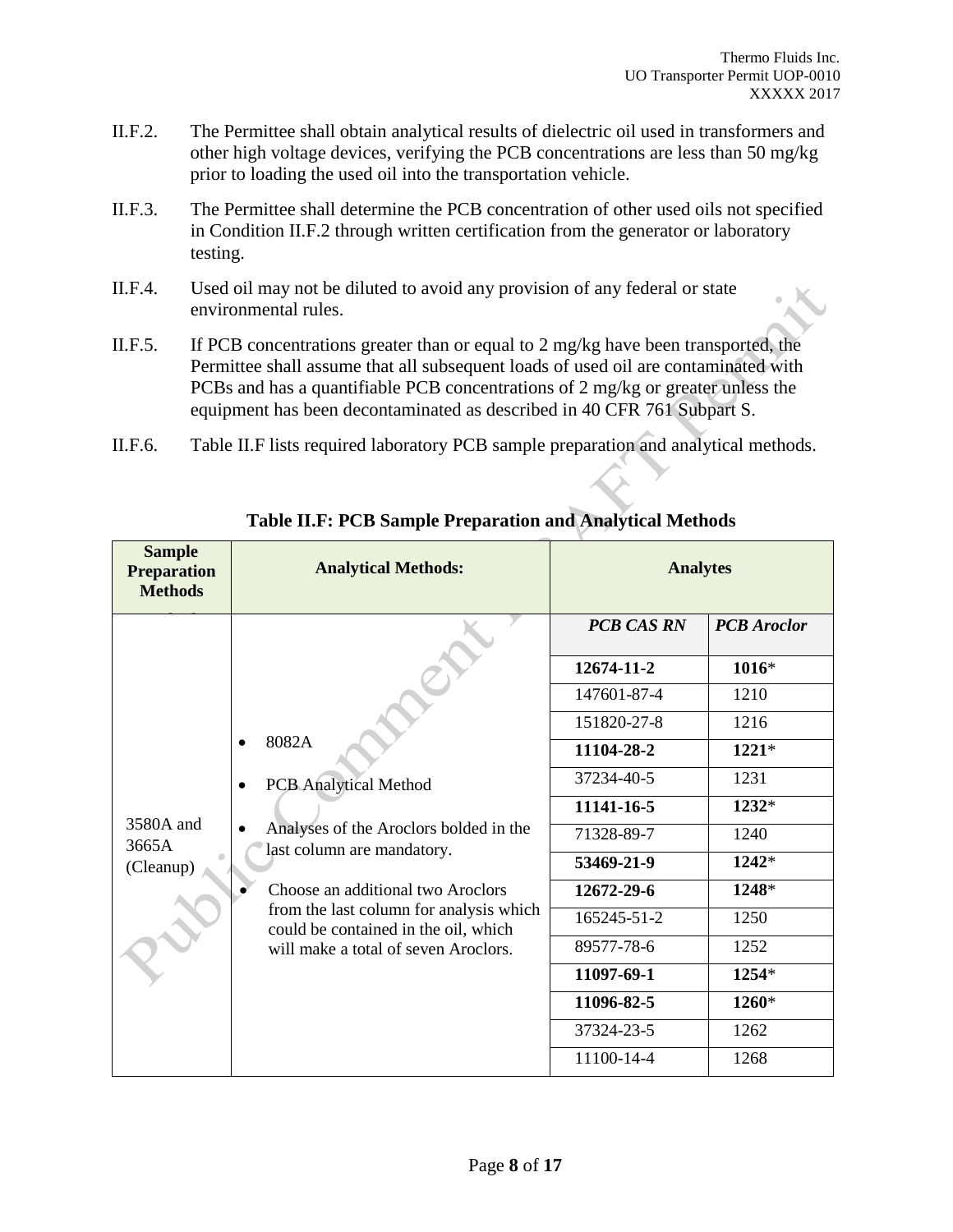#### **II.G. Rebuttable Presumption**

- II.G.1. Used oil with total halogen concentrations greater than 1,000 parts per million (ppm) is presumed to have been mixed with a hazardous waste and shall be managed as a hazardous waste unless the Permittee successfully rebuts the presumption.
- II.G.2. The Permittee may rebut the hazardous waste presumption in accordance with R315- 15-4.5 of the Utah Administrative Code if the Permittee can demonstrate that the used oil does not contain hazardous waste, for example, by using an analytical method from SW-846, Edition III, update IV to show that the used oil does not contain significant concentrations of the halogenated hazardous constituents listed in Appendix VIII of 40 CFR 261 which includes volatiles, semi-volatiles, PCBs, pesticides, herbicides and dioxin/furans.
- II.G.3. If the additional tests show that used oil has been mixed with any listed hazardous waste, above concentrations of 100 ppm, identified in R315-261 of the Utah Administrative Code, the mixture is subject to regulation as a hazardous waste.
- II.G.4. The rebuttable presumption does not apply to metalworking oils/fluids containing chlorinated paraffins if they are processed through a tolling arrangement as described in R315-15-2.5(c) of the Utah Administrative Code to reclaim metalworking oils/fluids. The rebuttable presumption does apply to metalworking oils/fluids if such oils/fluids are recycled in any other manner or disposed.
- II.G.5. The rebuttable presumption does not apply to used oils contaminated with chlorofluorocarbons (CFCs) removed from refrigeration units if the CFCs are destined for reclamation. The rebuttable presumption does apply to used oils contaminated with CFCs that have been mixed with used oil from sources other than refrigeration units.

#### **II.H. Used Oil Training**

- II.H.1. The Permittee shall train handlers of used oil in accordance with R315-15-4 of the Utah Administrative Code and the requirements of this Permit. New employees may not manage or transport used oil without a trained employee present until used oil training is completed.
- II.H.2. The Permittee shall follow a written training program (Attachment 3 Training Plan). Employee training shall include documentation that the following topics were covered: identification of used oil, recordkeeping requirements and facility used oil procedures for handling, transporting, sampling and analysis, emergency response, spill reporting and personal safety.
- II.H.3. Employees collecting and performing field halogen testing shall be trained and demonstrate competence in collecting a representative used oil sample and testing for halogens using a CLOR-D-TECT<sup>®</sup> kit prior to fieldwork.
- II.H.4. The Permittee shall provide, at a minimum, an annual used oil-training refresher course for employees handling used oil. Additional training is required if the Permittee changes used oil handling procedures or this Permit is modified.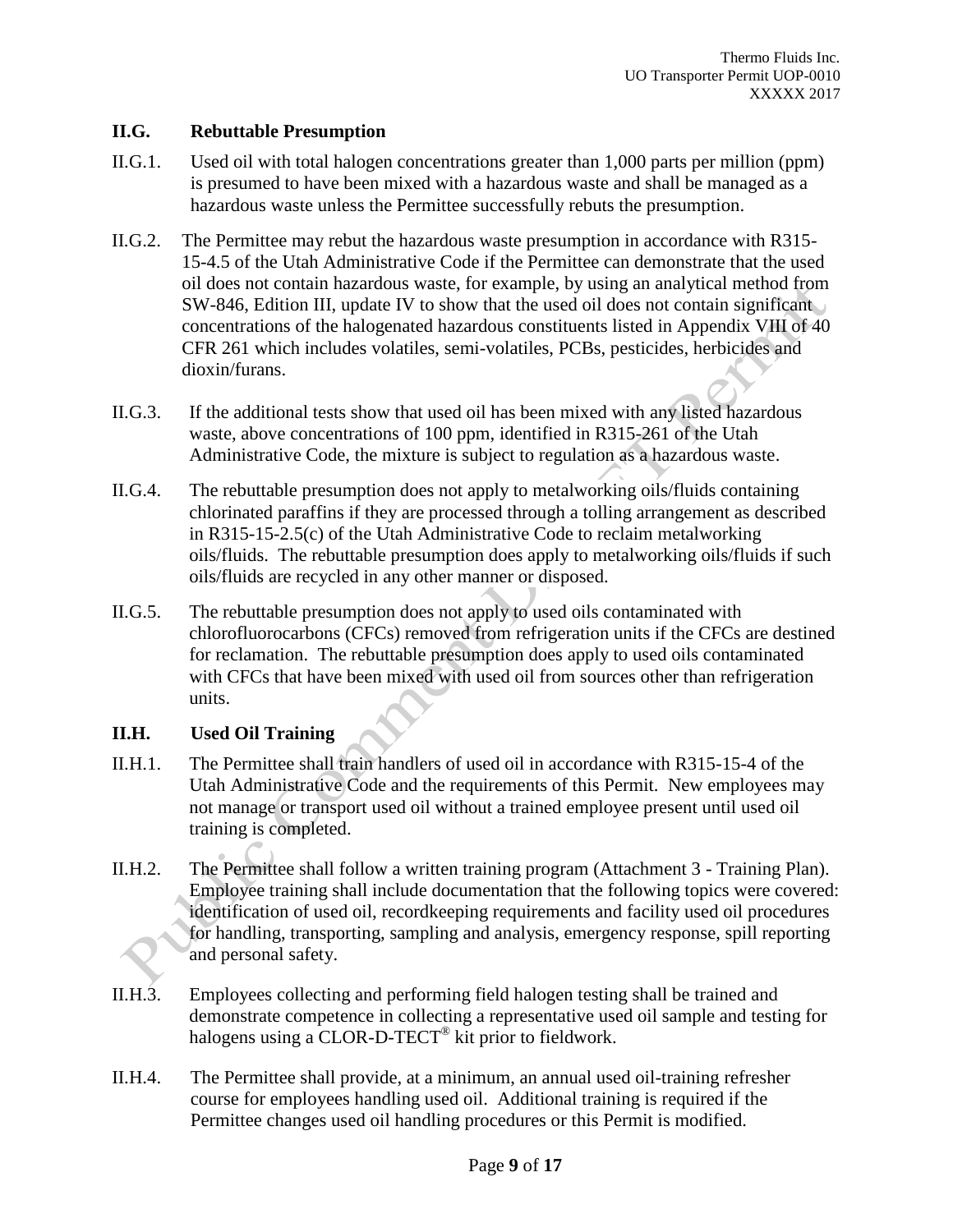II.H.5. The Permittee shall keep training records for each employee for a minimum of three years. Employees and supervisors shall sign and date training attendance sheets to document class attendance.

#### **II.I. Spill Response, Remediation and Reporting**

- II.I.1. In accordance with R315-15-9.1(a) of the Utah Administrative Code, the person responsible for the spill shall immediately take appropriate action to minimize the threat to human health and the environment and notify the DEQ Hotline at (801) 536-4123 if the spill is greater than 25 gallons or for smaller spills that pose threat to human health or the environment.
- II.I.2. Responders shall take action to prevent spill from spreading by utilizing absorbent, booms, pads, rags, etc. (Attachment 4 – Emergency Controls Spill Plan).
- II.I.3. Once the material is containerized, a waste determination shall be made to determine the material's disposition.
- II.I.4. The Director may require additional cleanup action to protect human health or the environment.
- II.I.5. All costs associated with the cleanup shall be at the expense of the Permittee.
- II.I.6. Vehicle spill kits shall contain, at a minimum, the equipment listed in Attachment 4 Table 2 of this Permit and shall be checked daily prior to collection activities.
- II.I.7. The Permittee shall report all relevant information, including the amount of waste generated from cleanup efforts, the characterization of the waste (i.e. hazardous or non-hazardous), final waste determination and disposal records. The report shall also include actions taken by the Permittee to prevent future spills.
- II.I.8. An air, rail, highway or water transporter who has discharged used oil shall give notice, if required by 49 CFR 171.15, to the National Response Center at http://nrc.uscg.mil/nrchp.html, (800) 424-8802. In addition to the notification above, a written report, as required in 49 CFR 171.16, shall be presented to the Director, Office of Hazardous Materials Regulations, Materials Transportation Bureau located in Washington, D.C., 20590.
- II.I.9. In accordance with R315-15-9.4 of the Utah Administrative Code, the Permittee shall submit to the Director a written report within 15 days of any reportable release of used oil.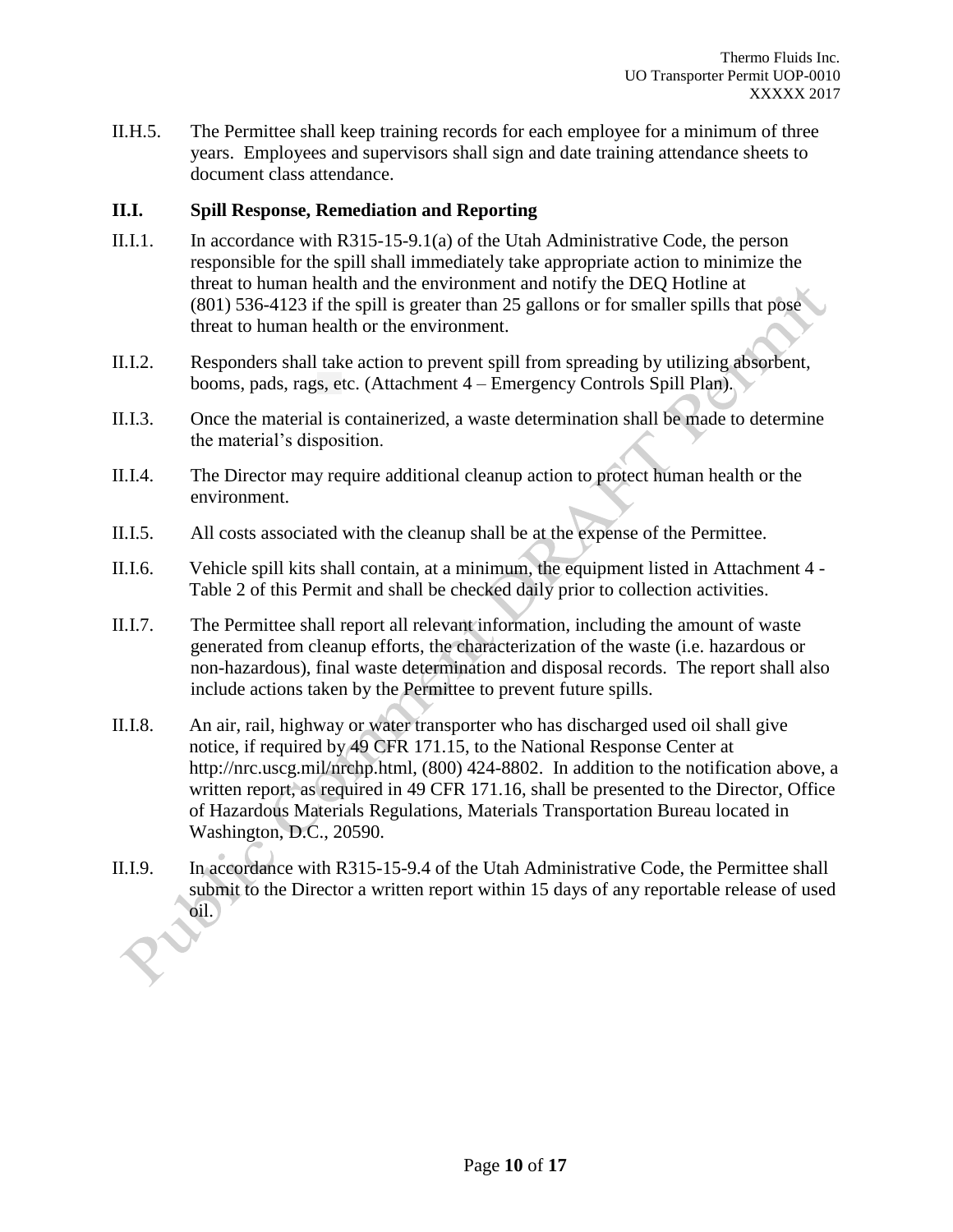#### **Thermo Fluids Inc. Rail Car Loading Procedures**

The following procedure is designed to ensure that all railcars containing used oil and nonregulated waste are loaded safely and in compliance with all applicable regulations in order to minimize the potential for spills.

Two people with knowledge of loading and offloading procedures must be present during loading or off-loading of any rail car. One person must remain on top of the railcar and one person must remain at the tank truck connection at all times during transfer. If, at any time, one of the people must leave the operation, the operation must be stopped until a second qualified person is available. A single operator may be used if a secure dome lid connector is used to attach the upper hose tot the rail car. The operator remains in sight of all connections, and the pump controls are readily accessible

#### **Rail Car Loading and Unloading Procedure**

- 1. Lock-out track with derailers at both ends of the rail spur so train operators know not to move any railcars on the spur during offloading.
- 2. Place railcar chocks on both sides of the wheels of the railcar while offloading.
- 3. Securely park used oil transportation trucks on an asphalt or concrete loading pad. Black containment mat or other containment structure during the loading and unloading of used oil between the trucks and rail tanker car.
- 4. Set truck parking brake and chock both sides of one wheel of the truck to prevent accidental movement. Ensure adequate spill response equipment is readily accessible per procedures in Attachment 4.
- 5. Prior to railcar loading, fill out the Railcar Used Oil Transfer Log.
- 6. Take a beginning reading on truck to determine volume to be transferred.
- 7. Unsecure railcar manway/top hatch by removing I-bolts using a pipe wrench.
- 8. Open manway/top hatch and take a beginning reading on the rail car by using a tape measure and verifying the current railcar measurements with the railcar strapping chart to ensure there is enough space available for transfer.
- 9. Hoist opposite end of hose up to railcar hatch, uncap hose end, and insert into railcar. The top man must hold the hose in place while transferring or a fill lid must be used.
- 10. Secure hose to the side of the railcar, candy cane or other transfer equipment.
- 11. Check the cam lock gaskets for integrity and secure the cam lock ears down.
- 12. Proceed with transfer operation.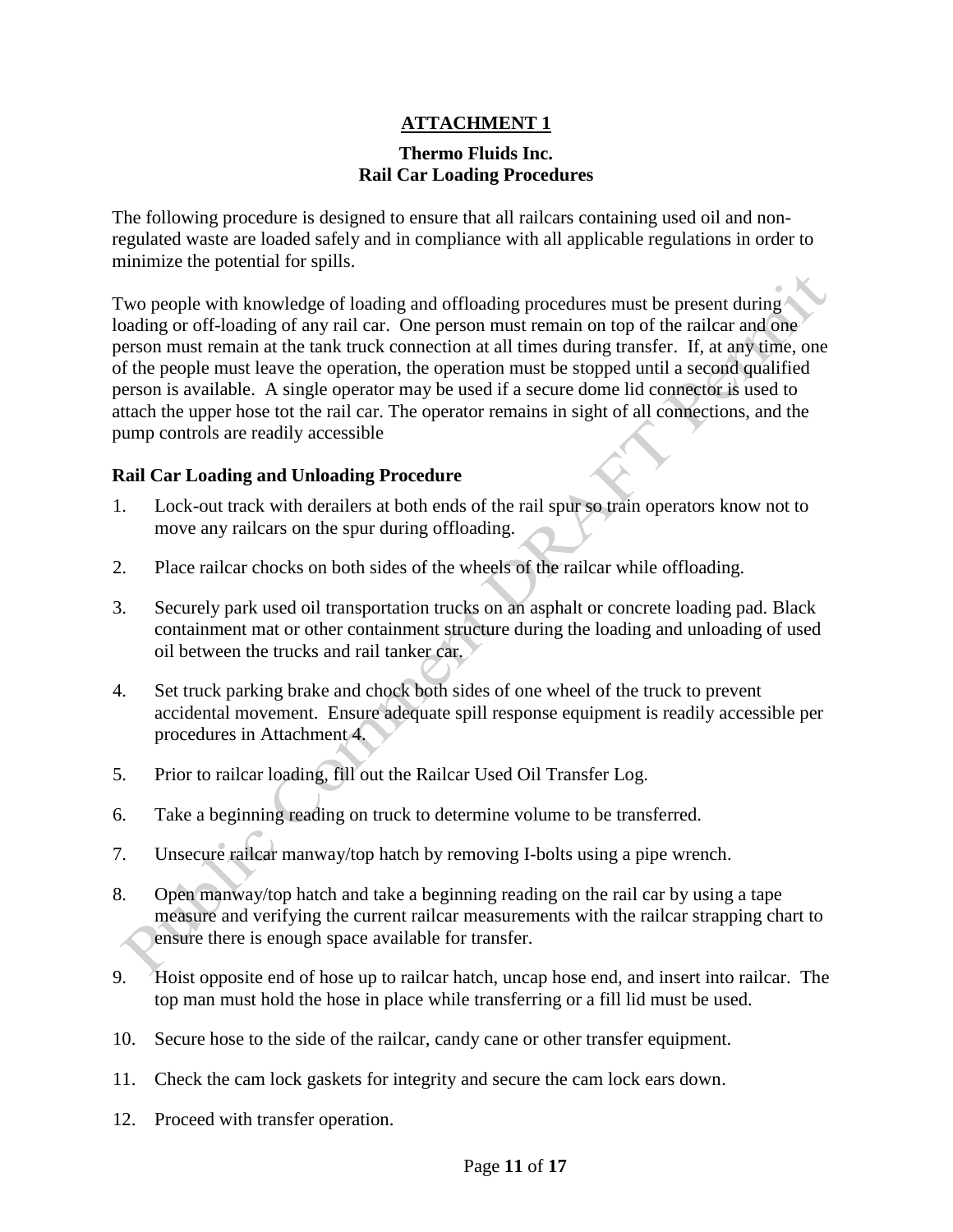- 13. If dome lid is not in use the top man shall notify second operator immediately if the railcar appears to be filling to a level higher than expected so the operation can be stopped.
- 14. After transfer is complete, clear the hose of any material.
- 15. Cap and plug all hoses to prevent drips.
- 16. Close and secure the railcar hatch unless dome lid is in use.
- 17. Complete all necessary shipping documentation and checklists.
- 18. Ensure all tank files are updated after each transfer is completed.
- 19. Clear area of all safety equipment and clean area of any spills or drips prior to departing transfer area.
- 20. Remove derailers and railcar chocks when car is full and ready to be moved.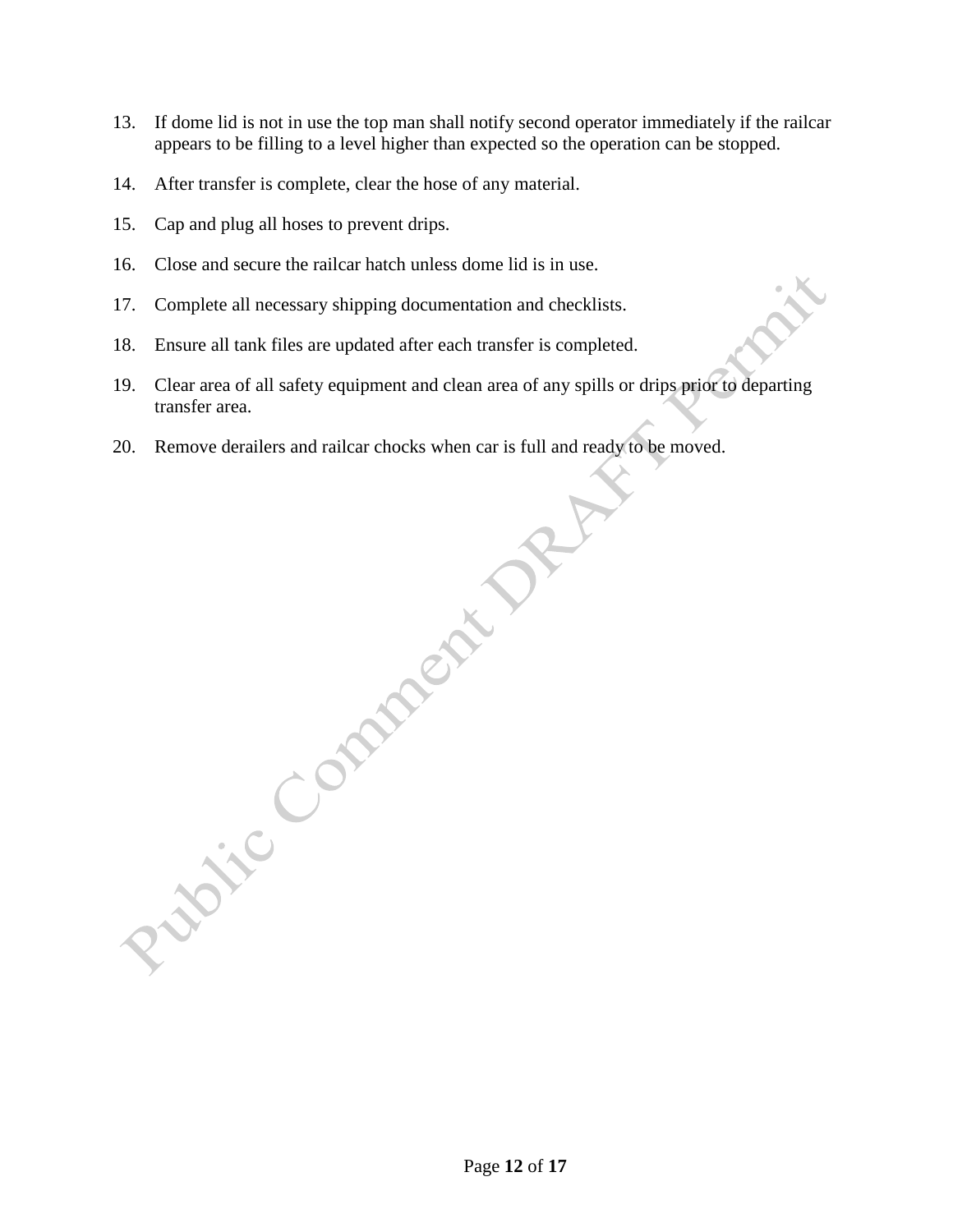### **Sample Collection Procedures**

Thermo Fluids Inc. employees shall use the sampling procedures below to collect representative sample from customers' tanks and containers when screening used oil for halogen content prior to collection.

### **Procedure 1: Containers - 375 gallons or less**

**Sampling Equipment:** Composite Liquid Waste Sampler (COLIWASA) 175 ml, 39 inch, sample jar.

# **Step 1**

Take COLIWASA and dip into drum or tote make sure the tube fills up a good cross section before closing.

# **Step 2**

Open sample jar and dispense the entire contents from COLIWASA into sample jar

# **Step 3**

Screen sample using CLOR-D-TECT halogen test kit.

# **Step 4**

Empty the sample in the bucket back into the used oil container/tank.

# **Procedure 2: Tankers/Pumper Trucks and Tanks/Containers ≥ 375 gallons**

**Sampling Equipment:** Composite Liquid Waste Sampler (COLIWASA) 175ml, 84 inch sample jar.

# **Step 1**

Lower the COLIWASA slowly into the liquid waste at a rate that allows the liquid level inside and outside the tube to equalize. Manways located at the top of the Tanker/Pump trucks will be used to collect samples.

# **Step 2**

Slowly withdraw COLIWASA from the liquid. Either wipe the exterior of the sampler tube with a disposable cloth or allow excess liquid to drain back into the used oil container/tank.

# **Step 3**

Dispense the entire sample by placing the lower end of the COLIWASA into a sample jar.

# **Step 4**

Screen sample using CLOR-D-TECT halogen test kit.

# **Step 5**

Retain the sample in accordance with company procedures.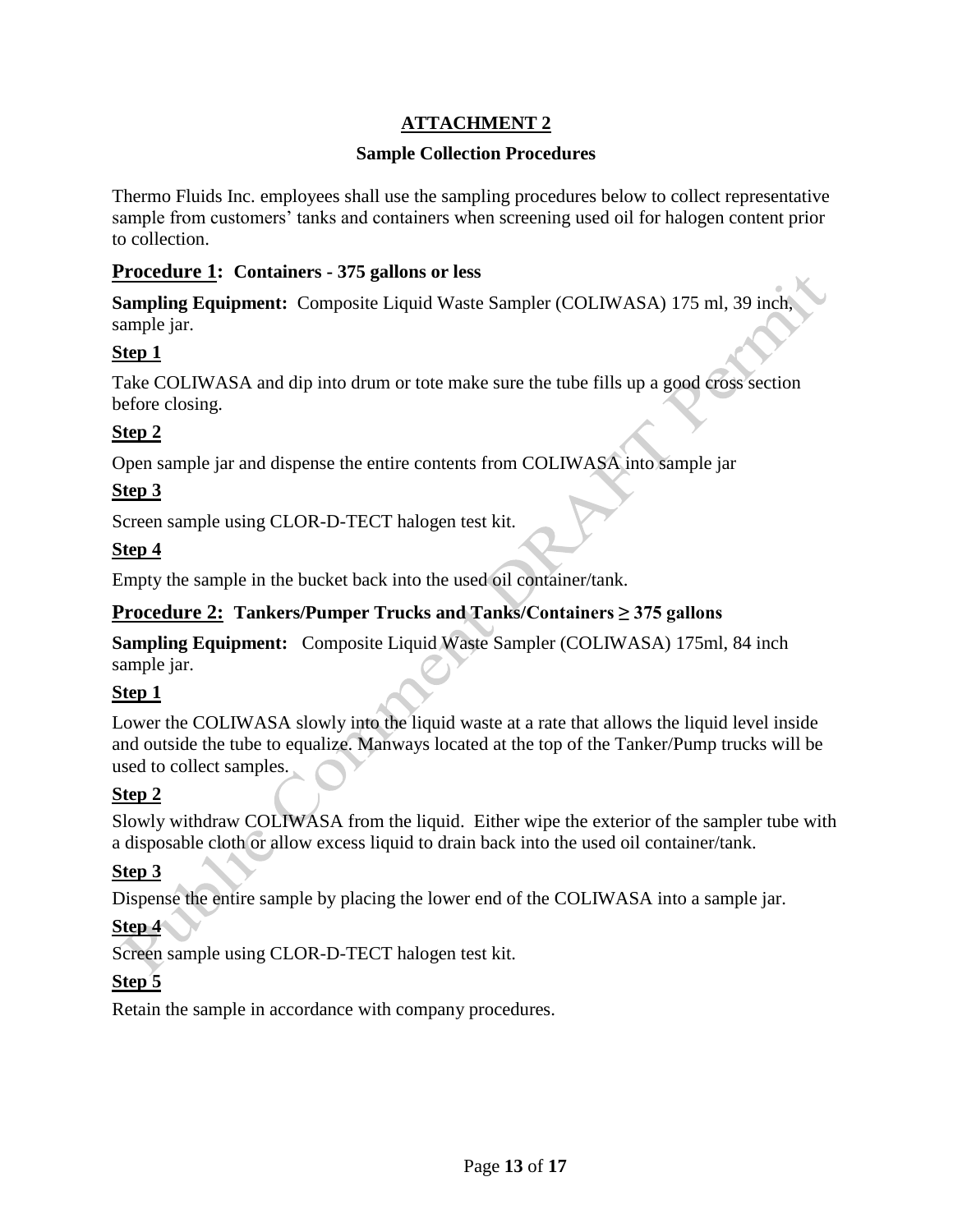### **Thermo Fluids Inc. Training Plan**

#### **GENERAL TRAINING**

Public

- **1.** Employees will be trained on general used oil management procedures, sample collection procedures, halogen screening and laboratory analytical methods, rebuttable presumption testing, the appropriate use of "generator knowledge" when determining the halogen content of used oil in lieu of screening/analytical testing, proper waste disposal, facility compliance, recordkeeping, the submittal of annual reports and financial assurance documents required by this Permit and the facility's Emergency Controls - Spill Plan (Attachment 4).
- 2. New employees will be trained within 45 days of employment. Untrained employees will not be allowed to conduct used oil activities or transportation operations without the presence of a trained employee until training is completed.
- 3. Utah-specific used oil training will be conducted on an annual basis to all employees involved in used oil handling, recordkeeping, submitting annual reports or financial assurance documents to the Division. The training will be provided during scheduled company safety/training meetings, or as appropriate. Refresher training will include all subjects listed in Section 1.
- 4. The Permittee shall maintain a written description of the used oil training material provided to employees. A training record for each employee, involved with used oil operations, including recordkeeping or reporting requirements of the Permit, shall be maintained at 3545 West 500 South, Salt Lake City, Utah.
- 5. Records shall be made available for inspection for three years, and a master copy will be kept in the company training file.
- 6. Training records must be dated and signed by each employee receiving training.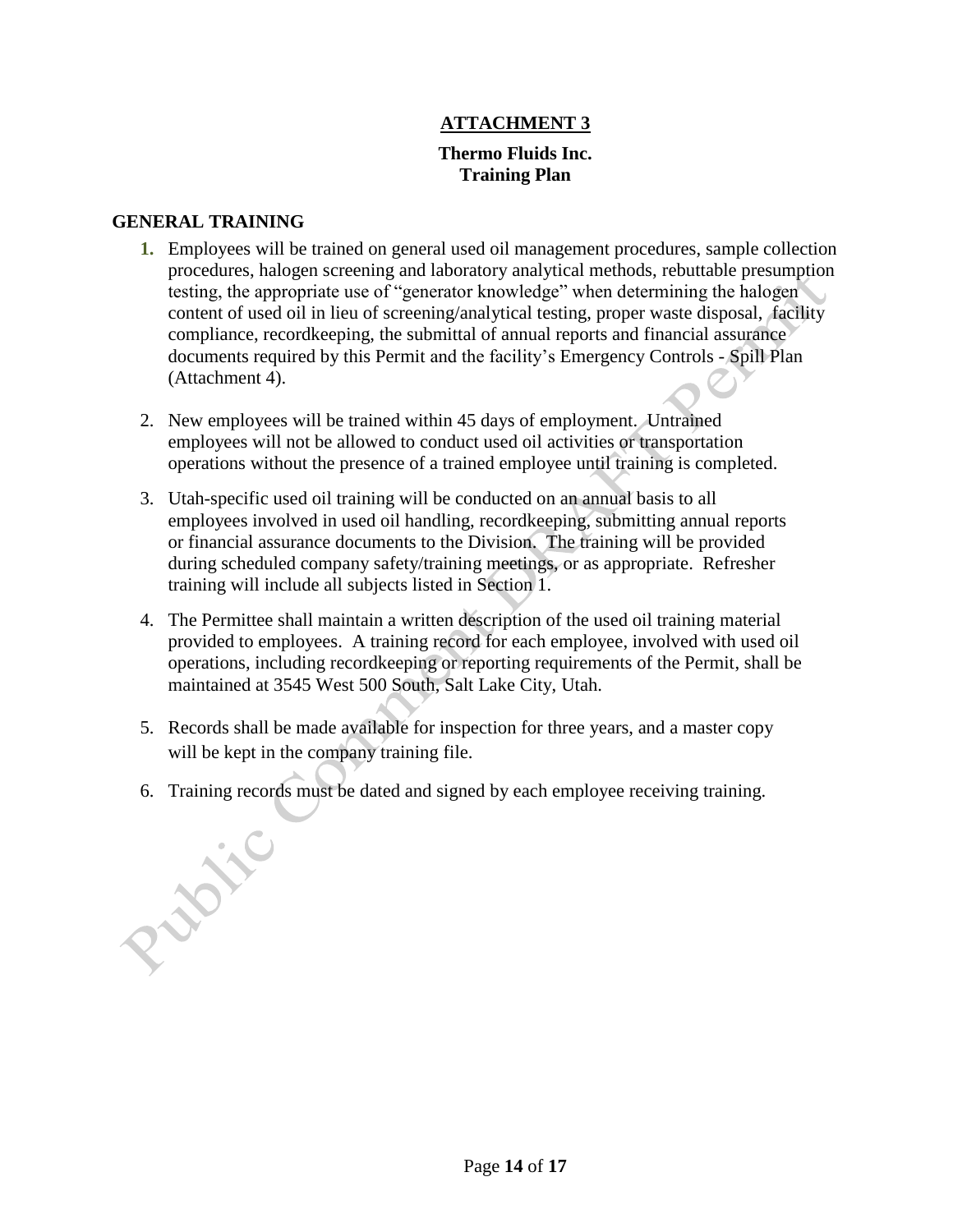#### **Emergency Controls - Spill Plan**

#### **General Procedures**

In the event of a release of used oil, the Thermo, employee will immediately take the following appropriate actions to contain and minimize the spill and the threat to life, health, environment and property:

- 1. The Thermo employee will attempt to control or stop the leak if it can be done safely.
- 2. Use absorbent material, booms, spill pads and dirt dams and dikes if necessary to control the material. If possible, keep spilled material out of storm drains and open waterways.
- 3. Contact 911 emergency responders if needed.
- 4. Contact his supervisor.
- 5. If necessary, the supervisor will contact an authorized waste remediation company for assistance with the clean- up.
- 6. Used oil spills exceeding 25 gallons, or that pose a risk to human health and the environment, shall be reported Thermo management, and to the Utah Department of Environmental Quality and any other applicable regulatory agency immediately after containment of the spill (Table 1).

#### **Table: 1: Regulatory Agency Notification Numbers**

| <b>Regulatory Agency</b>                                     | <b>Contact Phone Number</b>          |
|--------------------------------------------------------------|--------------------------------------|
| <b>National Response Center</b>                              | $(800)$ 424-8802 or $(202)$ 426-2675 |
| Utah Department of Environmental Quality<br>(within 24 hrs.) | $(801)$ 536-4123                     |
| Utah State Highway Patrol                                    | $(801)$ 538-3400                     |

- 7. The following information shall be provided by telephone to the Utah State Department of Environmental Quality's', 24-hour answering service at 801-536-4123:
	- a. Name, telephone number and address of parties responsible for the release.
	- b. Name, title and telephone number of individual reporting.
	- c. Time and date of the release.
	- d. Location of the release, as specific as possible including nearest town, city, highway or waterway.
	- e. Description of released material found on the manifest or shipping document, along with the amount of material released.
	- f. Cause of the release.
	- g. Possible hazards to human health or the environment and the emergency action taken to minimize the threat.
	- h. The extent of injury, if any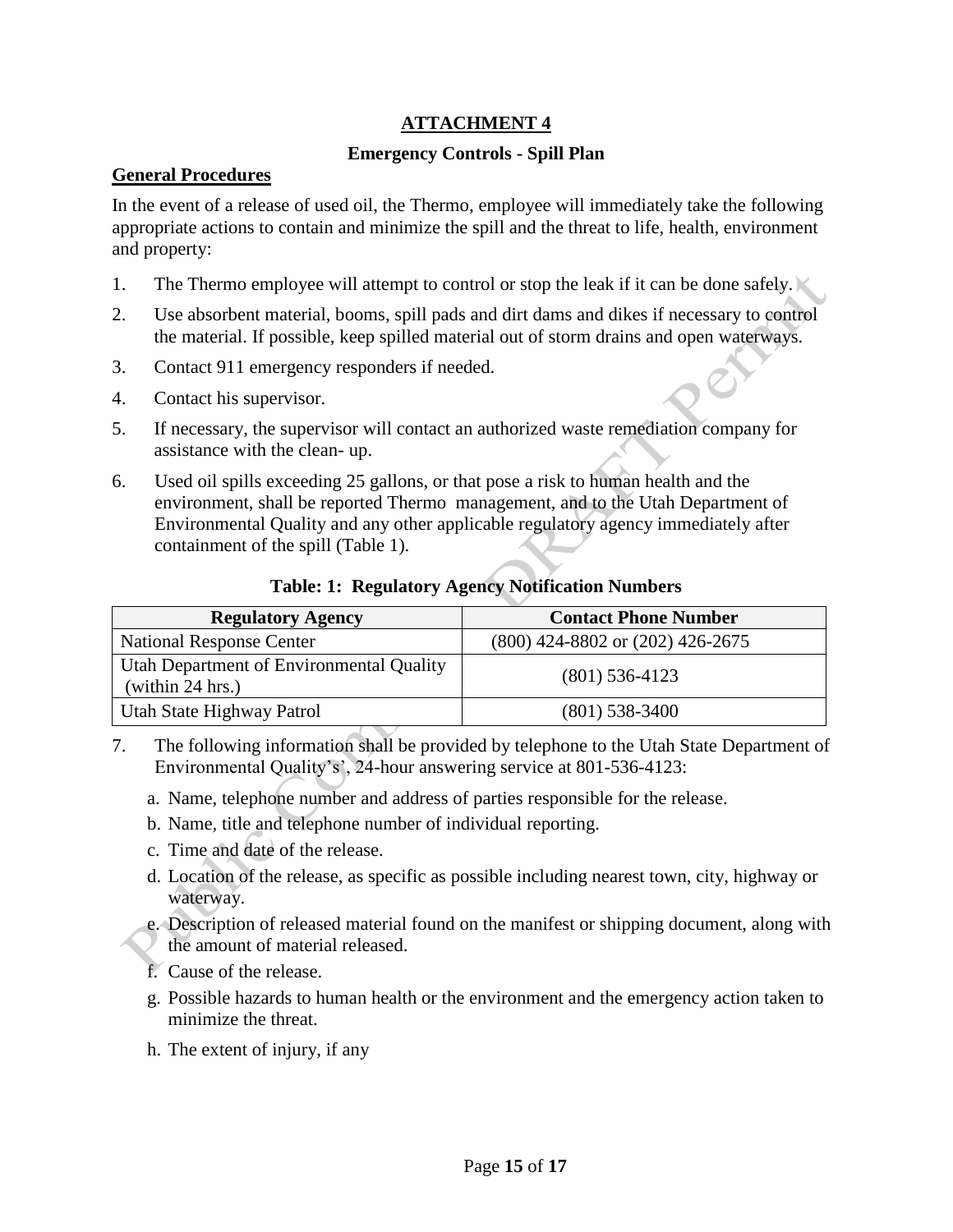- 8. If a spill occurs on a highway or railway, employees should immediately stop the release if possible, secure the scene and contain the spill. Thermo shall give notice, if required by 49 CFR 171.15 to the National Response Center (Table 1).
- 9. A spill report of used Oil spills exceeding 25 gallons, or that pose a risk to human health and the environment, shall be submitted to the Division of Waste Management and Radiation Control within 15 days of the spill in accordance with R315-15-9.1.
- 10. The driver/employee shall immediately notify their Thermo supervisor. If after hours, initial notification is to be made to the 24 hour emergency contacts in Table 2 below. If there are, injuries to personnel/public or the spill will require additional emergency responders to contain then all 911 to request help. The discharge notification form is included in this spill plan shall be completed by the operator after containment of the used oil, notification to emergency responders (if applicable) and Thermo management.

| <b>Contact Person</b>                        | Title                     | <b>Contact Information</b>                                  |
|----------------------------------------------|---------------------------|-------------------------------------------------------------|
| Company 24 Hour<br><b>Emergency Response</b> | <b>Emergency Response</b> | Clean Harbors 1-800-483-3718<br>Safety-Kleen 1-800-468-1760 |
| Fire Response                                | NA                        | 911                                                         |

**Table: 2: Emergency Contacts List**

- 11. Employees are exempted from reporting de minimis drips to management that are immediately cleaned up by the responsible employee.
- 12. The Thermo supervisor shall be responsible to initiate and complete any reporting and notification to the required Federal, State and local agencies
- 13. Used oil transport vehicles shall maintain absorbents and equipment to contain a leaking containers and spills. At a minimum each used oil transport vehicle spill shall contain the items listed in Table 3.

| <b>Equipment Description</b>                                                     | Quantity         |
|----------------------------------------------------------------------------------|------------------|
| Shovel                                                                           |                  |
| Broom <sup>*</sup>                                                               |                  |
| <b>Buckets</b>                                                                   | 2                |
| Spill Absorbent Pads                                                             | 10               |
| <b>Granulated Absorbent</b>                                                      | $2 \text{ ft}^3$ |
| Absorbent Boom/oil sock                                                          |                  |
| Used Oil Emergency Controls -Spill Plan with<br><b>Emergency Contact Numbers</b> |                  |
| First Aid Kit and Fire Extinguisher                                              | 1 each           |

**Table 3: Spill Equipment Inventory for Vehicles**